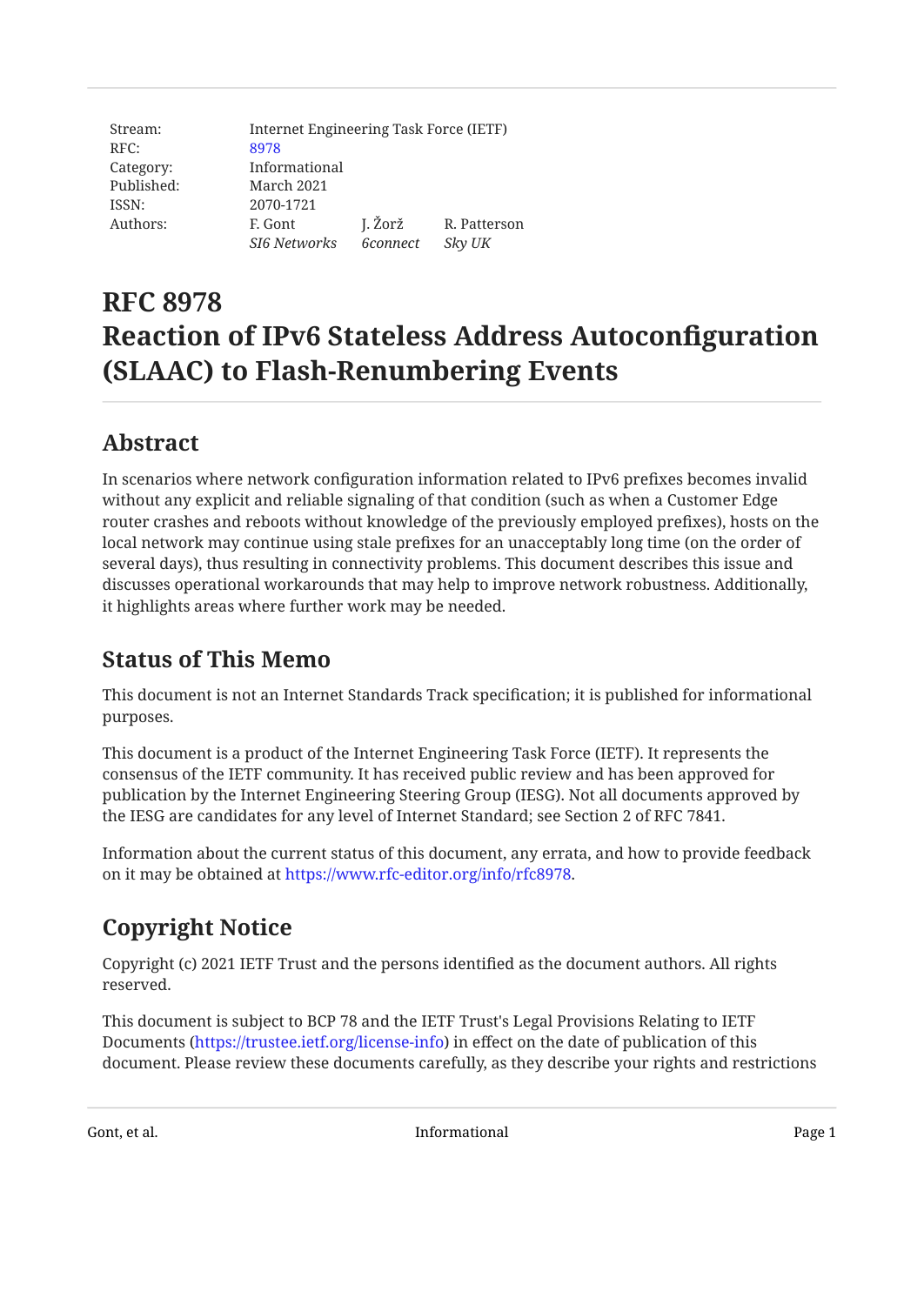with respect to this document. Code Components extracted from this document must include Simplified BSD License text as described in Section 4.e of the Trust Legal Provisions and are provided without warranty as described in the Simplified BSD License.

## <span id="page-1-0"></span>**[Table of Contents](#page-1-0)**

- [1.](#page-1-1) [Introduction](#page-1-1)
- [2.](#page-3-0) [Analysis of the Problem](#page-3-0)
	- [2.1.](#page-3-1) [Use of Dynamic Pre](#page-3-1)fixes
	- [2.2.](#page-4-0) [Default PIO Lifetime Values in IPv6 Stateless Address Autocon](#page-4-0)figuration (SLAAC)
	- [2.3.](#page-5-0) [Recovering from Stale Network Con](#page-5-0)figuration Information
	- [2.4.](#page-5-1) [Lack of Explicit Signaling about Stale Information](#page-5-1)
	- [2.5.](#page-6-0) [Interaction between DHCPv6-PD and SLAAC](#page-6-0)
- [3.](#page-6-1) [Operational Mitigations](#page-6-1)
	- [3.1.](#page-6-2) [Stable Pre](#page-6-2)fixes
	- [3.2.](#page-6-3) [SLAAC Parameter Tweaking](#page-6-3)
- [4.](#page-7-0) [Future Work](#page-7-0)
- [5.](#page-7-1) [IANA Considerations](#page-7-1)
- [6.](#page-8-0) [Security Considerations](#page-8-0)
- [7.](#page-8-1) [References](#page-8-1)
	- [7.1.](#page-8-2) [Normative References](#page-8-2)
	- [7.2.](#page-8-3) [Informative References](#page-8-3)

[Acknowledgments](#page-10-0)

[Authors' Addresses](#page-10-1)

### <span id="page-1-1"></span>**[1. Introduction](#page-1-1)**

IPv6 Stateless Address Autoconfiguration (SLAAC) [RFC4862] conveys information about prefixes to be employed for address configuration via Prefix Information Options (PIOs) sent in Router Advertisement (RA) messages. IPv6 largely assumes prefix stability, with network renumbering only taking place in a planned manner: old prefixes are deprecated (and eventually invalidated) via reduced prefix lifetimes and new prefixes are introduced (with longer lifetimes) at the same time. However, there are several scenarios that may lead to the so-called "flash-renumbering" events, where a prefix employed by a network suddenly becomes invalid and replaced by a new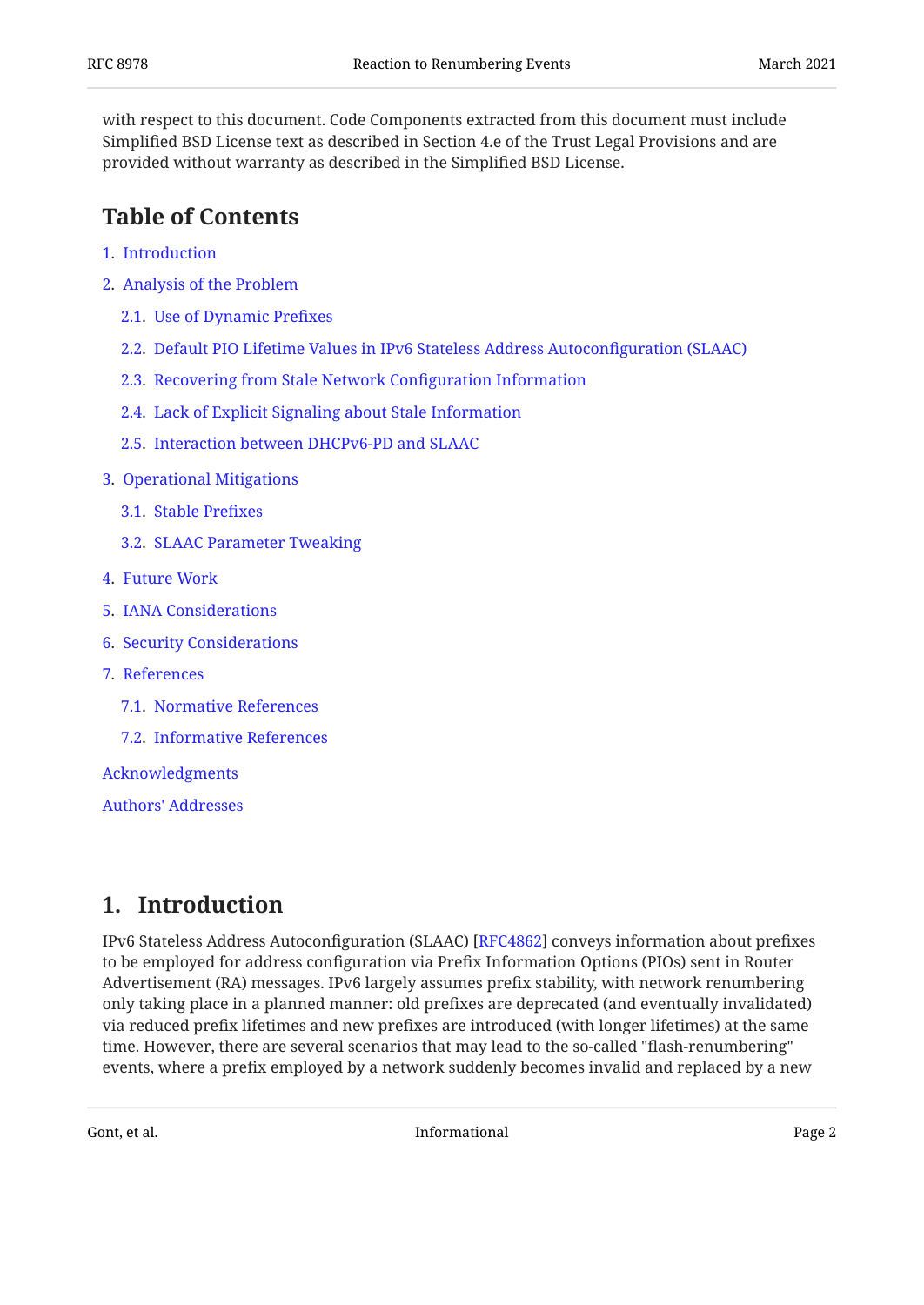prefix. In some of these scenarios, the local router producing the network renumbering event may try to deprecate (and eventually invalidate) the currently employed prefix (by explicitly signaling the network about the renumbering event), whereas in other scenarios, it may be unable to do so.

In scenarios where network configuration information related to IPv6 prefixes becomes invalid without any explicit and reliable signaling of that condition, hosts on the local network may continue using stale prefixes for an unacceptably long period of time, thus resulting in connectivity problems.

Scenarios where this problem may arise include, but are not limited to, the following:

- The most common IPv6 deployment scenario for residential or small office networks, where a Customer Edge (CE) router employs DHCPv6 Prefix Delegation (DHCPv6-PD) [[RFC8415\]](#page-8-5) to request a prefix from an Internet Service Provider (ISP), and a sub-prefix of the leased prefix is advertised on the LAN side of the CE router via Stateless Address Autoconfiguration (SLAAC) [RFC4862]. In scenarios where the CE router crashes and reboots, the CE router may obtain (via DHCPv6-PD) a different prefix from the one previously leased and therefore advertise (via SLAAC) a new sub-prefix on the LAN side. Hosts will typically configure addresses for the new sub-prefix but will also normally retain and may actively employ the addresses configured for the previously advertised sub-prefix, since their associated Preferred Lifetime and Valid Lifetime allow them to do so.
- A router (e.g., Customer Edge router) advertises autoconfiguration prefixes (corresponding to prefixes learned via DHCPv6-PD) with constant PIO lifetimes that are not synchronized with theDHCPv6-PD lease time (even though Section 6.3 of [RFC8415] requires such synchronization). While this behavior violates the aforementioned requirement from [[RFC8415\]](#page-8-5), it is not an unusual behavior. For example, this is particularly true for implementations in which DHCPv6-PD is implemented in a different software module than SLAAC.
- $\bullet$  A switch-port that a host is connected to is moved to another subnet (VLAN) as a result of manual switch-port reconfiguration or 802.1x reauthentication. There has been evidence that some 802.1x supplicants do not reset network settings after successful 802.1x authentication. If a host fails 802.1x authentication for some reason, it may be placed in a "quarantine" VLAN; if successfully authenticated later on, the host may end up having IPv6 addresses from both the old ("quarantine") and new VLANs.
- During a planned network renumbering event, a router is configured to send an RA including a Prefix Information Option (PIO) for the "old" prefix with the Preferred Lifetime set to zero and the Valid Lifetime set to a small value, as well as a PIO for the new prefix with default lifetimes. However, due to unsolicited RAs being sent to a multicast destination address, and multicast being rather unreliable on busy Wi-Fi networks, the RA might not be received by local hosts.
- An automated device config management system performs periodic config pushes to network devices. In these scenarios, network devices may simply immediately forget their previous configuration, rather than withdraw it gracefully. If such a push results in changing the prefix configured on a particular subnet, hosts attached to that subnet might not get notified about the prefix change, and their addresses from the "old" prefix might not be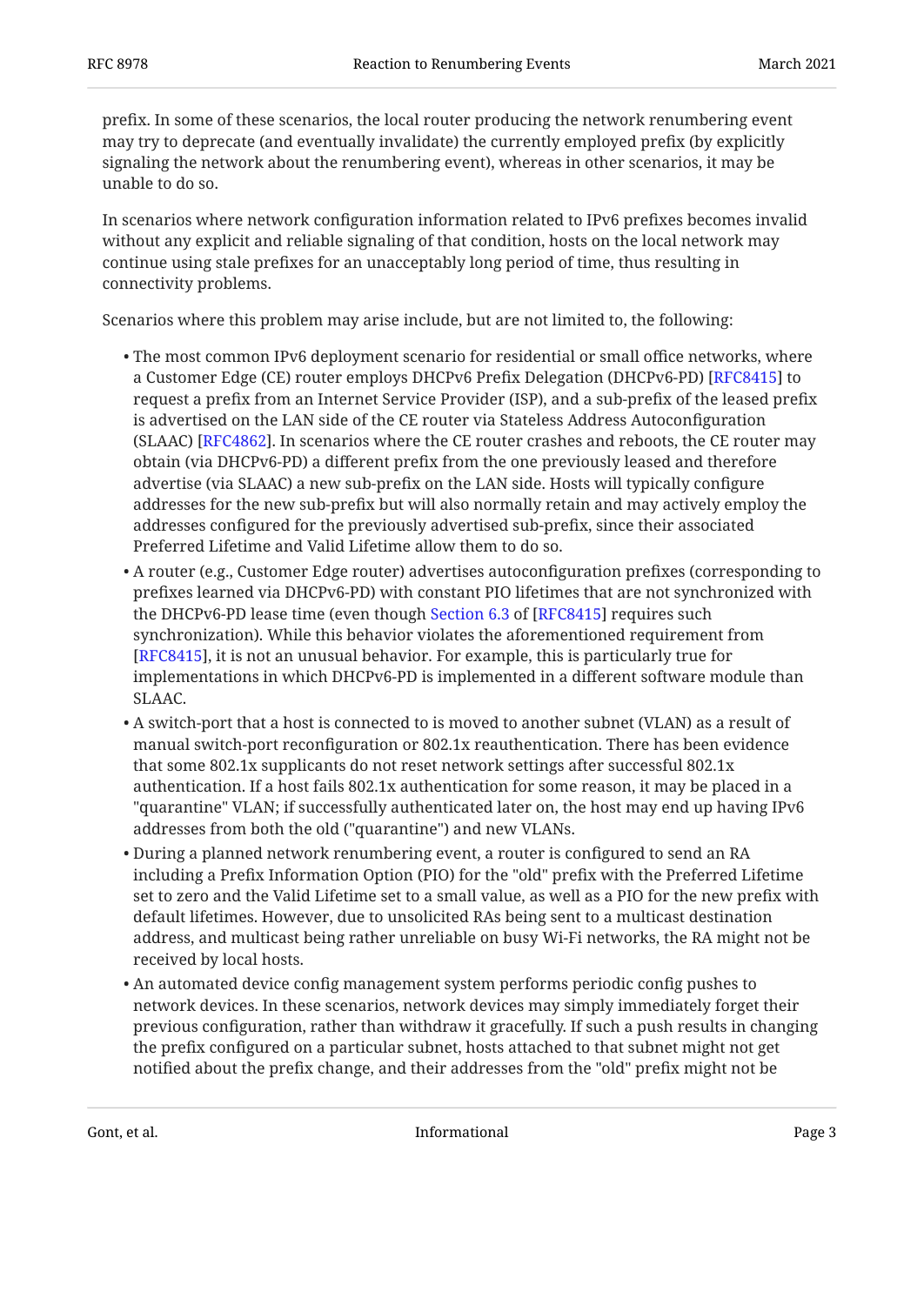deprecated (and eventually invalidated) in a timely manner. A related scenario is an incorrect network renumbering event, where a network administrator renumbers a network by simply removing the "old" prefix from the configuration and configuring a new prefix instead.

Lacking any explicit and reliable signaling to deprecate (and eventually invalidate) the stale prefixes, hosts may continue to employ the previously configured addresses, which will typically result in packets being filtered or blackholed either on the CE router or within the ISP network.

The default values for the Preferred Lifetime and Valid Lifetime of PIOs specified in [\[RFC4861](#page-8-6)] mean that, in the aforementioned scenarios, the stale addresses would be retained and could be actively employed for new communication instances for an unacceptably long period of time (one month and one week, respectively). This could lead to interoperability problems, instead of hosts transitioning to the newly advertised prefix(es) in a more timely manner.

Some devices have implemented ad hoc mechanisms to address this problem, such as sending RAs to deprecate (and eventually invalidate) apparently stale prefixes when the device receives any packets employing a source address from a prefix not currently advertised for address configuration on the local network [FRITZ]. However, this may introduce other interoperability problems, particularly in multihomed/multi-prefix scenarios. This is a clear indication that advice in this area is warranted.

Unresponsiveness to these flash-renumbering events is caused by the inability of the network to deprecate (and eventually invalidate) stale information as well as by the inability of hosts to react to network configuration changes in a more timely manner. Clearly, it would be desirable that these flash-renumbering events do not occur and that, when they do occur, hosts are explicitly and reliably notified of their occurrence. However, for robustness reasons, it is paramount for hosts to be able to recover from stale configuration information even when these flash-renumbering events occur and the network is unable to explicitly and reliably notify hosts about such conditions.

[Section 2](#page-3-0) analyzes this problem in more detail. [Section 3](#page-6-1) describes possible operational mitigations. [Section 4](#page-7-0) describes possible future work to mitigate the aforementioned problem.

## <span id="page-3-0"></span>**[2. Analysis of the Problem](#page-3-0)**

As noted in [Section 1,](#page-1-1) the problem discussed in this document is exacerbated by the default values of some protocol parameters and other factors. The following sections analyze each of them in detail.

### <span id="page-3-1"></span>**[2.1. Use of Dynamic Pre](#page-3-1)fixes**

In network scenarios where dynamic prefixes are employed, renumbering events lead to updated network configuration information being propagated through the network, such that the renumbering events are gracefully handled. However, if the renumbering event happens along with, e.g., loss of configuration state by some of the devices involved in the renumbering

Gont, et al. **Informational Page 4 Contract Contract Contract Contract Contract Contract Contract Contract Contract Contract Contract Contract Contract Contract Contract Contract Contract Contract Contract Contract Con**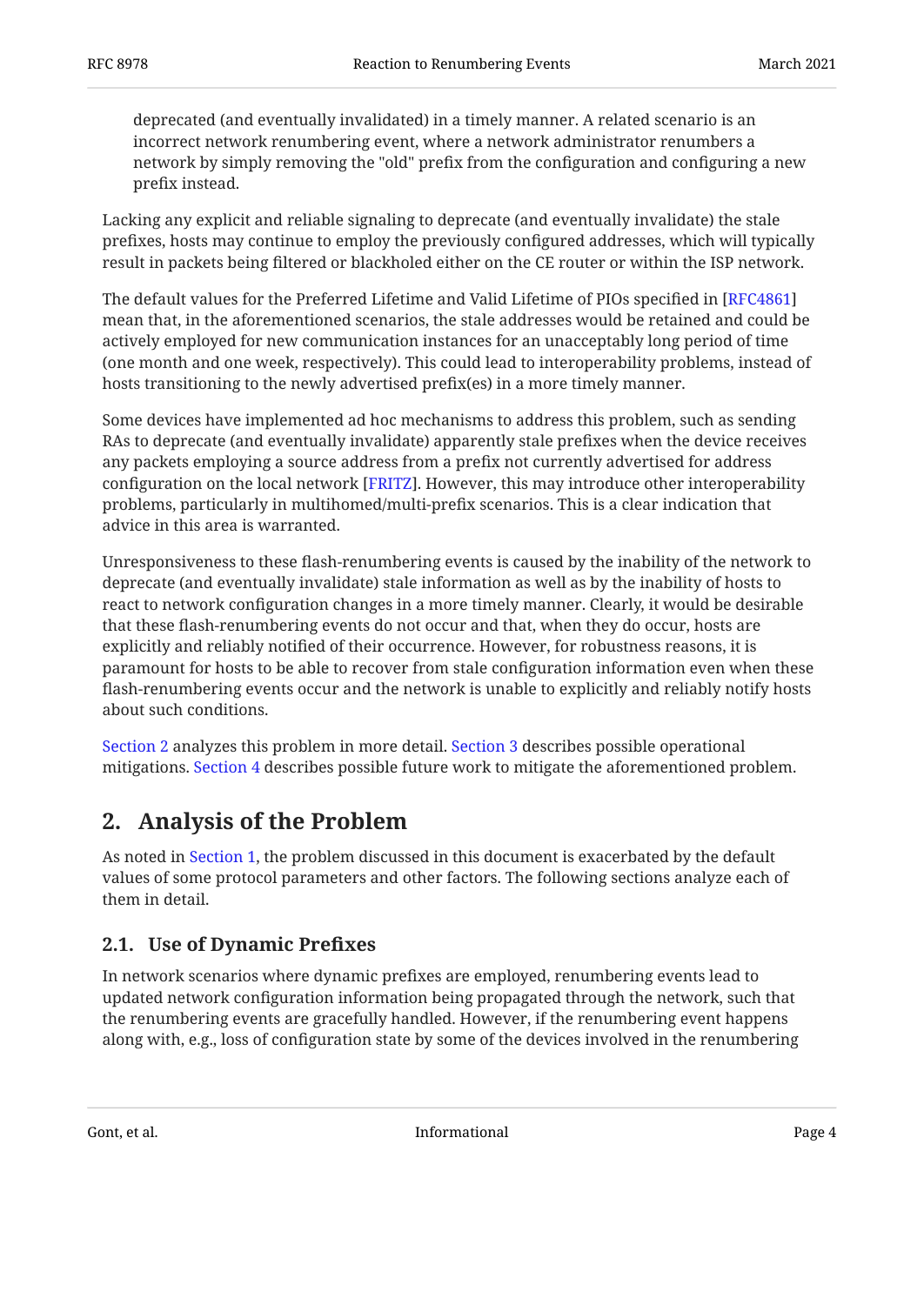procedure (e.g., a router crashes, reboots, and gets leased a new prefix), this may result in a flashrenumbering event, where new prefixes are introduced without properly phasing out the old ones.

In simple residential or small office scenarios, the problem discussed in this document would be avoided if DHCPv6-PD leased "stable" prefixes. However, a recent survey [\[UK-NOF](#page-9-0)] indicates that 37% of the responding ISPs employ dynamic IPv6 prefixes. That is, dynamic IPv6 prefixes are an operational reality.

Deployment reality aside, there are a number of possible issues associated with stable prefixes:

- Provisioning systems may be unable to deliver stable IPv6 prefixes. •
- While an ISP might lease stable prefixes to the home or small office, the Customer Edge router might in turn lease sub-prefixes of these prefixes to other internal network devices. Unless the associated lease databases are stored on non-volatile memory, these internal devices might get leased dynamic sub-prefixes of the stable prefix leased by the ISP. In other words, every time a prefix is leased, there is the potential for the resulting prefixes to become dynamic, even if the device leasing sub-prefixes has been leased a stable prefix by its upstream router.
- While there is a range of information that may be employed to correlate network activity [[RFC7721\]](#page-9-1), the use of stable prefixes clearly simplifies network activity correlation and may reduce the effectiveness of "temporary addresses" [[RFC8981\]](#page-9-2).
- There might be existing advice for ISPs to deliver dynamic IPv6 prefixes **by default** (e.g., see [[GERMAN-DP\]](#page-9-3)) over privacy concerns associated with stable prefixes.
- There might be scalability and performance drawbacks of either a disaggregated distributed routing topology or a centralized topology, which are often required to provide stable prefixes, i.e., distributing more-specific routes or summarizing routes at centralized locations.

For a number of reasons (such as the ones stated above), IPv6 deployments might employ dynamic prefixes (even at the expense of the issues discussed in this document), and there might be scenarios in which the dynamics of a network are such that the network exhibits the behavior of dynamic prefixes. Rather than trying to regulate how operators may run their networks, this document aims at improving network robustness in the deployed Internet.

### <span id="page-4-0"></span>**[2.2. Default PIO Lifetime Values in IPv6 Stateless Address](#page-4-0) Autoconfi[guration \(SLAAC\)](#page-4-0)**

The impact of the issue discussed in this document is a function of the lifetime values employed for PIOs, since these values determine for how long the corresponding addresses will be preferred and considered valid. Thus, when the problem discussed in this document is experienced, the longer the PIO lifetimes, the higher the impact.

[[RFC4861\]](#page-8-6) specifies the following default PIO lifetime values:

Preferred Lifetime (AdvPreferredLifetime): 604800 seconds (7 days) •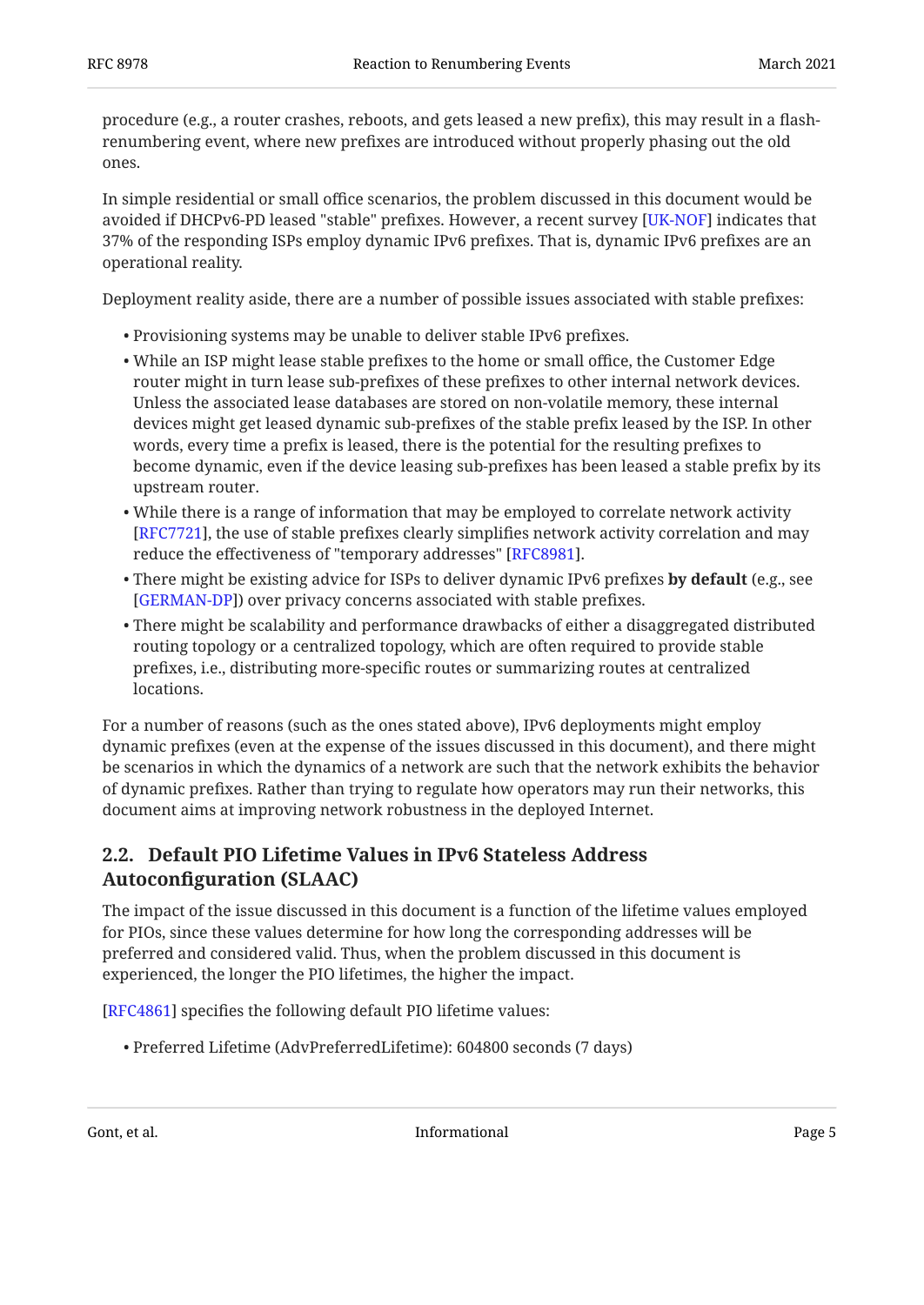Valid Lifetime (AdvValidLifetime): 2592000 seconds (30 days) •

Under problematic circumstances, such as when the corresponding network information has become stale without any explicit and reliable signal from the network (as described in [Section](#page-1-1) [1\)](#page-1-1), it could take hosts up to 7 days (one week) to deprecate the corresponding addresses and up to 30 days (one month) to eventually invalidate and remove any addresses configured for the stale prefix. This means that it will typically take hosts an unacceptably long period of time (on the order of several days) to recover from these scenarios.

### <span id="page-5-0"></span>**[2.3. Recovering from Stale Network Con](#page-5-0)figuration Information**

SLAAC hosts are unable to recover from stale network configuration information, since:

- $\bullet$  In scenarios where SLAAC routers explicitly signal the renumbering event, hosts will typically deprecate, but not invalidate, the stale addresses, since item "e)" of [Section 5.5.3](https://www.rfc-editor.org/rfc/rfc4862#section-5.5.3) of [[RFC4862\]](#page-8-4) specifies that an unauthenticated RA may never reduce the valid lifetime of an address to less than two hours. Communication with the new "users" of the stale prefix will not be possible, since the stale prefix will still be considered "on-link" by the local hosts.
- $\bullet$  In the absence of explicit signaling from SLAAC routers, SLAAC hosts will typically fail to recover from stale configuration information in a timely manner, since hosts would need to rely on the last Preferred Lifetime and Valid Lifetime advertised for the stale prefix, for the corresponding addresses to become deprecated and subsequently invalidated. Please see [Section 2.2](#page-4-0) of this document for a discussion of the default PIO lifetime values.

### <span id="page-5-1"></span>**[2.4. Lack of Explicit Signaling about Stale Information](#page-5-1)**

Whenever prefix information has changed, a SLAAC router should advertise not only the new information but also the stale information with appropriate lifetime values (both the Preferred Lifetime and the Valid Lifetime set to 0). This would provide explicit signaling to SLAAC hosts to remove the stale information (including configured addresses and routes). However, in certain scenarios, such as when a CE router crashes and reboots, the CE router may have no knowledge about the previously advertised prefixes and thus might be unable to advertise them with appropriate lifetimes (in order to deprecate and eventually invalidate them).

In any case, we note that, as discussed in [Section 2.3,](#page-5-0) PIOs with small Valid Lifetimes in unauthenticated RAs will not lower the Valid Lifetime to any value shorter than two hours (as per [\[RFC4862](#page-8-4)]). Therefore, even if a SLAAC router tried to explicitly signal the network about the stale configuration information via unauthenticated RAs, implementations compliant with [[RFC4862\]](#page-8-4) would deprecate the corresponding prefixes but would fail to invalidate them.

NOTE:

Some implementations have been updated to honor small PIO lifetimes values, as proposed in [[RENUM-RXN\]](#page-9-4). For example, please see [Linux-update].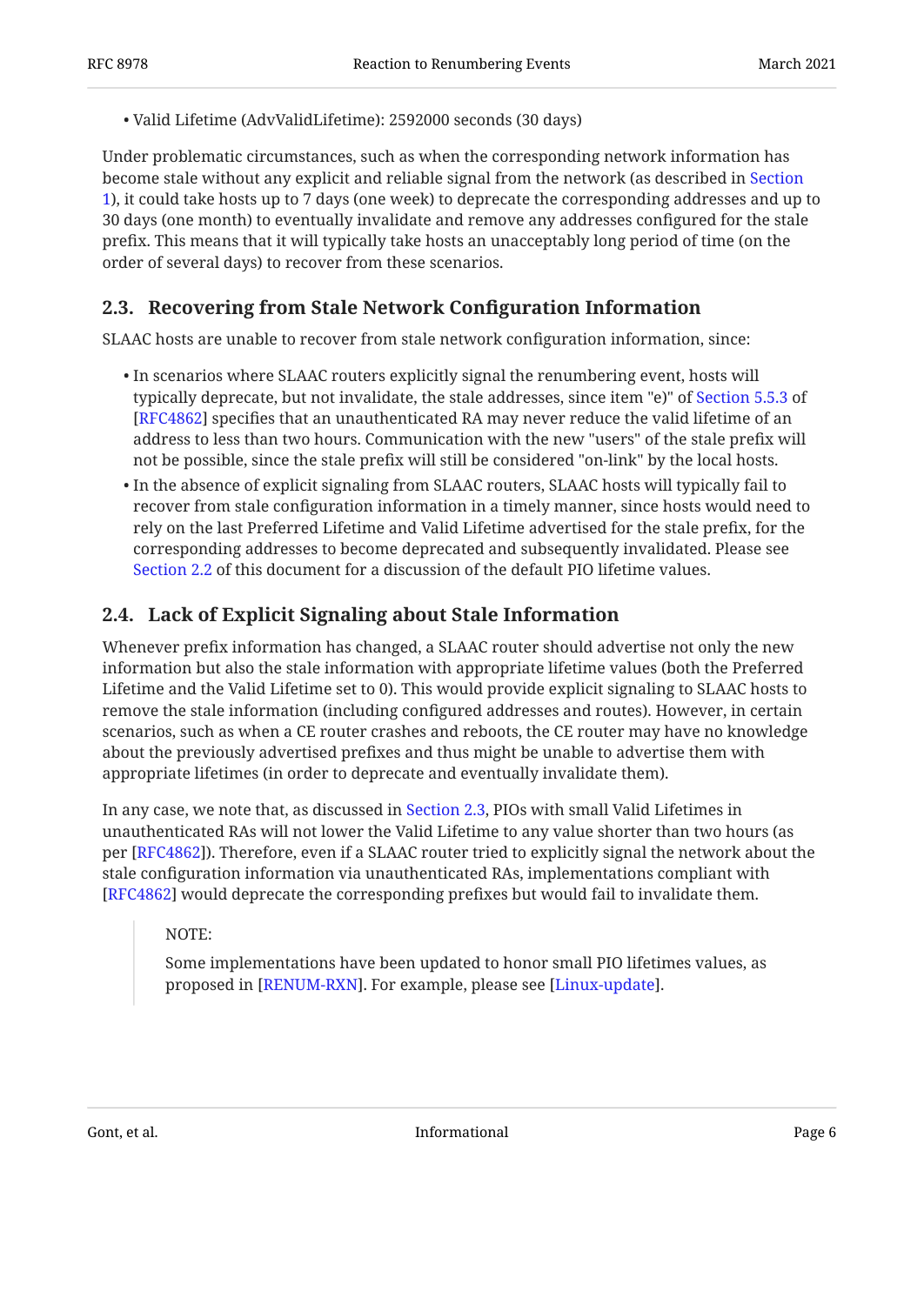### <span id="page-6-0"></span>**[2.5. Interaction between DHCPv6-PD and SLAAC](#page-6-0)**

While DHCPv6-PD is normally employed along with SLAAC, the interaction between the two protocols is largely unspecified. Not unusually, the two protocols are implemented in two different software components, with the interface between the two implemented by means of some sort of script that feeds the SLAAC implementation with values learned from DHCPv6-PD.

At times, the prefix lease time is fed as a constant value to the SLAAC router implementation, meaning that, eventually, the prefix lifetimes advertised on the LAN side will span **past** the DHCPv6-PD lease time. This is clearly incorrect, since the SLAAC router implementation would be allowing the use of such prefixes for a period of time that is longer than the one they have been leased for via DHCPv6-PD.

## <span id="page-6-1"></span>**[3. Operational Mitigations](#page-6-1)**

The following subsections discuss possible operational workarounds for the aforementioned problems.

### <span id="page-6-2"></span>**[3.1. Stable Pre](#page-6-2)fixes**

As noted in [Section 2.1](#page-3-1), the use of stable prefixes would eliminate the issue in **some** of the scenarios discussed in [Section 1](#page-1-1) of this document, such as the typical home network deployment. However, as noted in [Section 2.1](#page-3-1), there might be reasons for which an administrator may want or may need to employ dynamic prefixes.

### <span id="page-6-3"></span>**[3.2. SLAAC Parameter Tweaking](#page-6-3)**

An operator may wish to override some SLAAC parameters such that, under normal circumstances, the associated timers will be refreshed/reset, but in the presence of network faults (such as the one discussed in this document), the associated timers go off and trigger some fault recovering action (e.g., deprecate and eventually invalidate stale addresses).

The following router configuration variables from [[RFC4861\]](#page-8-6) (corresponding to the "lifetime" parameters of PIOs) could be overridden as follows:

- AdvPreferredLifetime: 2700 seconds (45 minutes) •
- AdvValidLifetime: 5400 seconds (90 minutes) •

#### NOTES:

The aforementioned values for AdvPreferredLifetime and AdvValidLifetime are expected to be appropriate for most networks. In some networks, particularly those where the operator has complete control of prefix allocation and where hosts on the network may spend long periods of time sleeping (e.g., sensors with limited battery), longer values may be appropriate.

Gont, et al. 2008 and 2008 and 2008 and 2008 and 2008 and 2008 and 2008 and 2008 and 2008 and 2008 and 2008 and 2008 and 2008 and 2008 and 2008 and 2008 and 2008 and 2008 and 2008 and 2008 and 2008 and 2008 and 2008 and 20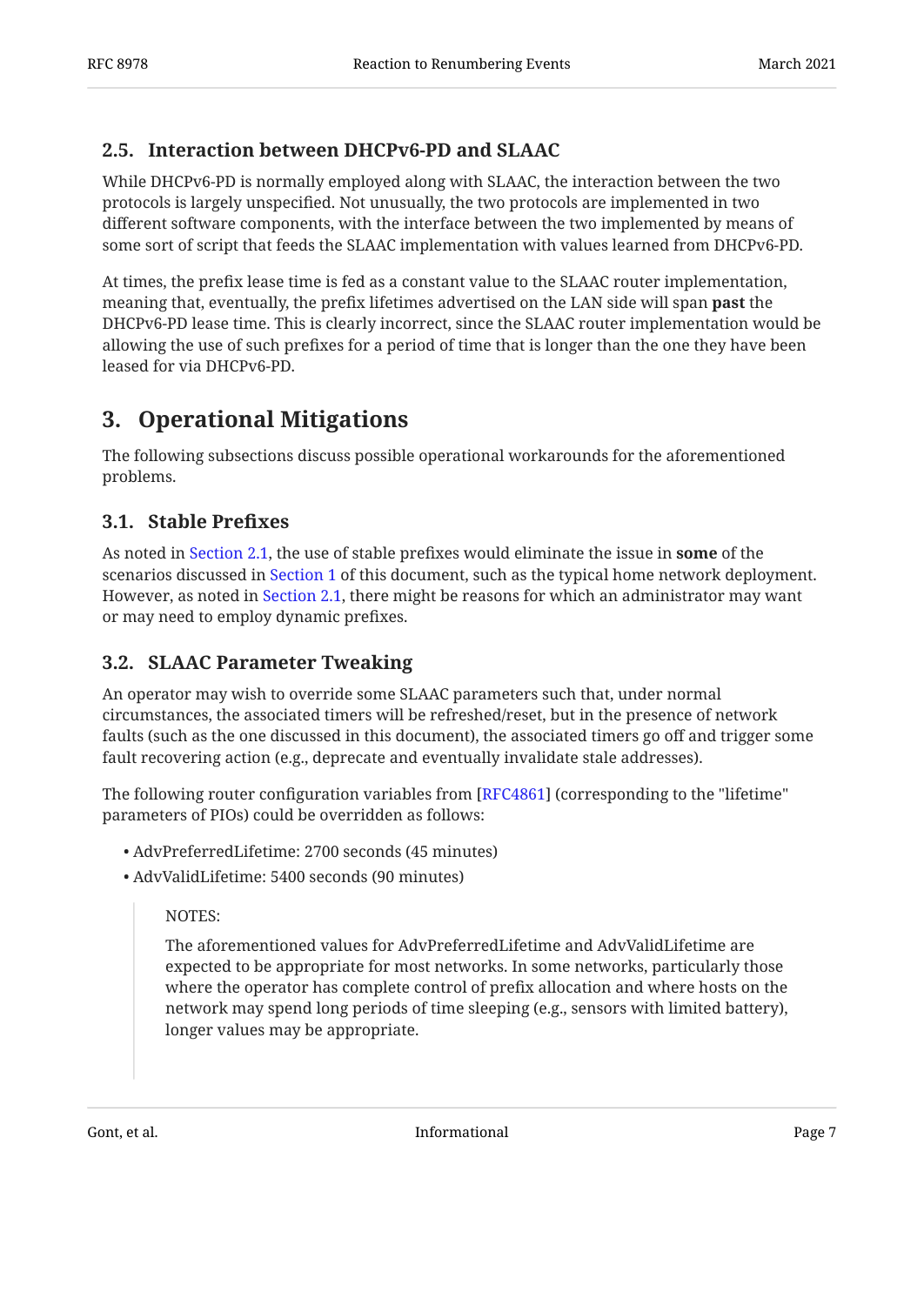A CE router advertising a sub-prefix of a prefix leased via DHCPv6-PD will periodically refresh the Preferred Lifetime and the Valid Lifetime of an advertised prefix to AdvPreferredLifetime and AdvValidLifetime, respectively, as long as the resulting lifetimes of the corresponding prefixes do not extend past the DHCPv6-PD lease time [[RENUM-CPE](#page-9-6)].

#### RATIONALE:

- $\bullet$  In the context of [RFC8028], where it is clear that use of addresses configured for a given prefix is tied to using the next-hop router that advertised the prefix, it does not make sense for the Preferred Lifetime of a PIO to be larger than the Router Lifetime (AdvDefaultLifetime) of the corresponding Router Advertisement messages. The Valid Lifetime is set to a larger value to cope with transient network problems.
- Lacking RAs that refresh information, addresses configured for advertised prefixes become deprecated in a more timely manner; therefore, Rule 3 of [RFC6724] causes other configured addresses (if available) to be used instead.
- $\bullet$  Reducing the Valid Lifetime of PIOs helps reduce the amount of time a host may maintain stale information and the amount of time an advertising router would need to advertise stale prefixes to invalidate them. Reducing the Preferred Lifetime of PIOs helps reduce the amount of time it takes for a host to prefer other working prefixes (see [Section 12](https://www.rfc-editor.org/rfc/rfc4861#section-12) of [[RFC4861\]](#page-8-6)). However, we note that while the values suggested in this section are an improvement over the default values specified in [\[RFC4861](#page-8-6)], they represent a trade-off among a number of factors, including responsiveness, possible impact on the battery life of connected devices [RFC7772], etc. Thus, they may or may not provide sufficient mitigation to the problem discussed in this document.

### <span id="page-7-0"></span>**[4. Future Work](#page-7-0)**

Improvements in Customer Edge routers [RFC7084], such that they can signal hosts about stale prefixes to deprecate (and eventually invalidate) them accordingly, can help mitigate the problem discussed in this document for the "home network" scenario. Such work is currently being pursued in [RENUM-CPE].

Improvements in the SLAAC protocol [RFC4862] and some IPv6-related algorithms, such as "Default Address Selection for Internet Protocol Version 6 (IPv6)" [RFC6724], would help improve network robustness. Such work is currently being pursued in [RENUM-RXN].

<span id="page-7-1"></span>The aforementioned work is considered out of the scope of this present document, which only focuses on documenting the problem and discussing operational mitigations.

## **[5. IANA Considerations](#page-7-1)**

This document has no IANA actions.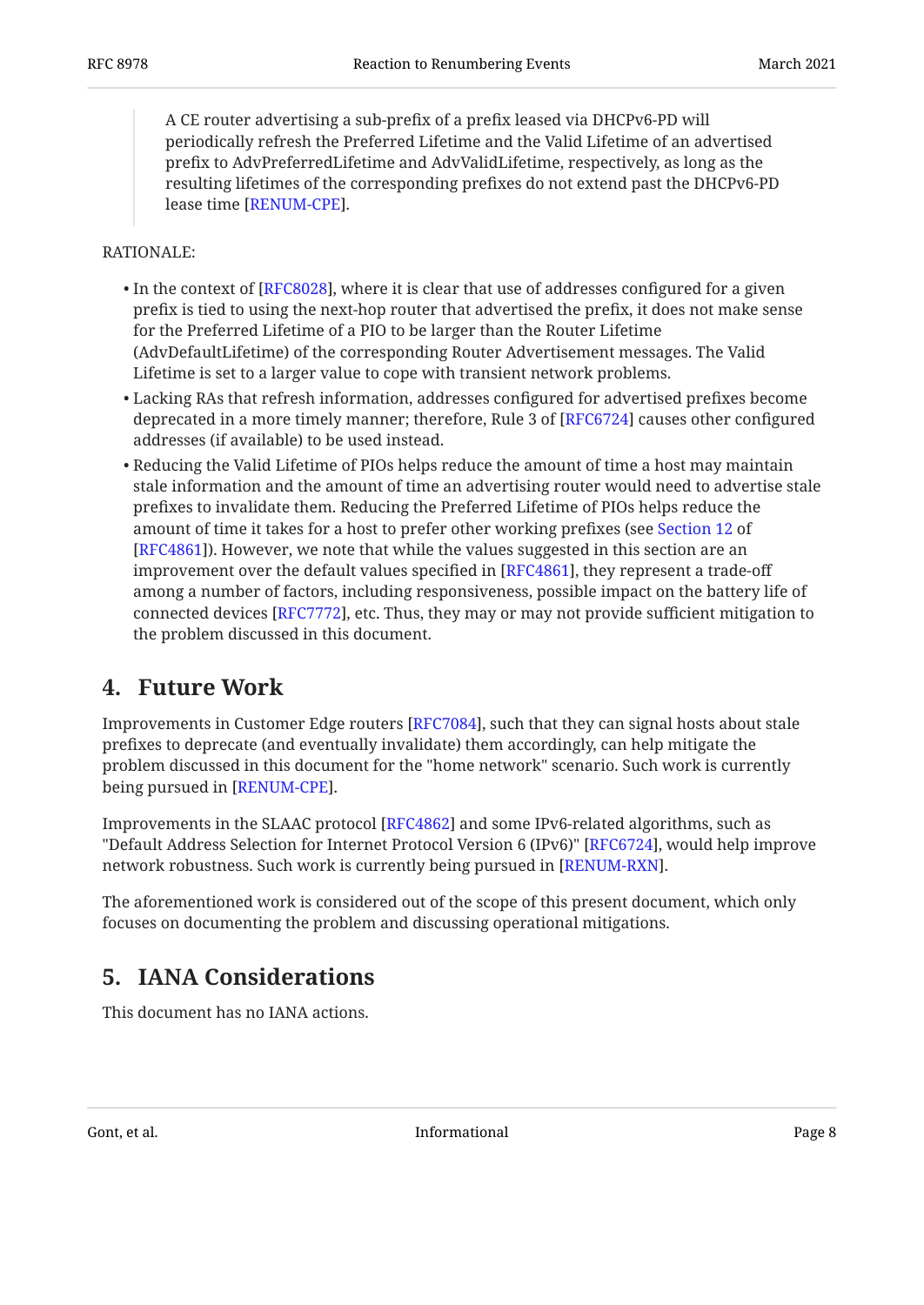### <span id="page-8-0"></span>**[6. Security Considerations](#page-8-0)**

This document discusses a problem that may arise in scenarios where flash-renumbering events occur and proposes workarounds to mitigate the aforementioned problem. This document does not introduce any new security issues; therefore, the same security considerations as for [[RFC4861\]](#page-8-6) and  $[REC4862]$  apply.

### <span id="page-8-2"></span><span id="page-8-1"></span>**[7. References](#page-8-1)**

#### **[7.1. Normative References](#page-8-2)**

- <span id="page-8-6"></span>**[RFC4861]** Narten, T., Nordmark, E., Simpson, W., and H. Soliman, "Neighbor Discovery for IP version 6 (IPv6)", RFC 4861, DOI 10.17487/RFC4861, September 2007, [<https://](https://www.rfc-editor.org/info/rfc4861) . [www.rfc-editor.org/info/rfc4861>](https://www.rfc-editor.org/info/rfc4861)
- <span id="page-8-4"></span>**[RFC4862]** Thomson, S., Narten, T., and T. Jinmei, "IPv6 Stateless Address Autoconfiguration", RFC 4862, DOI 10.17487/RFC4862, September 2007, [<https://](https://www.rfc-editor.org/info/rfc4862) . [www.rfc-editor.org/info/rfc4862>](https://www.rfc-editor.org/info/rfc4862)
- <span id="page-8-9"></span>**[RFC6724]** Thaler, D., Ed., Draves, R., Matsumoto, A., and T. Chown, "Default Address Selection for Internet Protocol Version 6 (IPv6)", RFC 6724, DOI 10.17487/ RFC6724, September 2012, [<https://www.rfc-editor.org/info/rfc6724](https://www.rfc-editor.org/info/rfc6724)>.
- <span id="page-8-8"></span>**[RFC8028]** , Baker, F. and B. Carpenter "First-Hop Router Selection by Hosts in a Multi-Prefix Network", RFC 8028, DOI 10.17487/RFC8028, November 2016, <[https://www.rfc-](https://www.rfc-editor.org/info/rfc8028). [editor.org/info/rfc8028>](https://www.rfc-editor.org/info/rfc8028)
- <span id="page-8-5"></span>**[RFC8415]** Mrugalski, T., Siodelski, M., Volz, B., Yourtchenko, A., Richardson, M., Jiang, S., Lemon, T., and T. Winters, "Dynamic Host Configuration Protocol for IPv6 (DHCPv6)", RFC 8415, DOI 10.17487/RFC8415, November 2018, <[https://www.rfc-](https://www.rfc-editor.org/info/rfc8415). [editor.org/info/rfc8415>](https://www.rfc-editor.org/info/rfc8415)

### <span id="page-8-3"></span>**[7.2. Informative References](#page-8-3)**

- <span id="page-8-10"></span><span id="page-8-7"></span>**[DEFAULT-ADDR]** Linkova, J., "Default Address Selection and Subnet Renumbering", Work in , , Progress Internet-Draft, draft-linkova-6man-default-addr-selection-update-00 30 March 2017, [<https://tools.ietf.org/html/draft-linkova-6man-default-addr-](https://tools.ietf.org/html/draft-linkova-6man-default-addr-selection-update-00). [selection-update-00>](https://tools.ietf.org/html/draft-linkova-6man-default-addr-selection-update-00)
	- **[FRITZ]** , Gont, F. "Quiz: Weird IPv6 Traffic on the Local Network (updated with solution)", SI6 Networks, February 2016, [<https://](https://www.si6networks.com/2016/02/16/quiz-weird-ipv6-traffic-on-the-local-network-updated-with-solution/) . [updated-with-solution/>](https://www.si6networks.com/2016/02/16/quiz-weird-ipv6-traffic-on-the-local-network-updated-with-solution/) [www.si6networks.com/2016/02/16/quiz-weird-ipv6-tra](https://www.si6networks.com/2016/02/16/quiz-weird-ipv6-traffic-on-the-local-network-updated-with-solution/)ffic-on-the-local-network-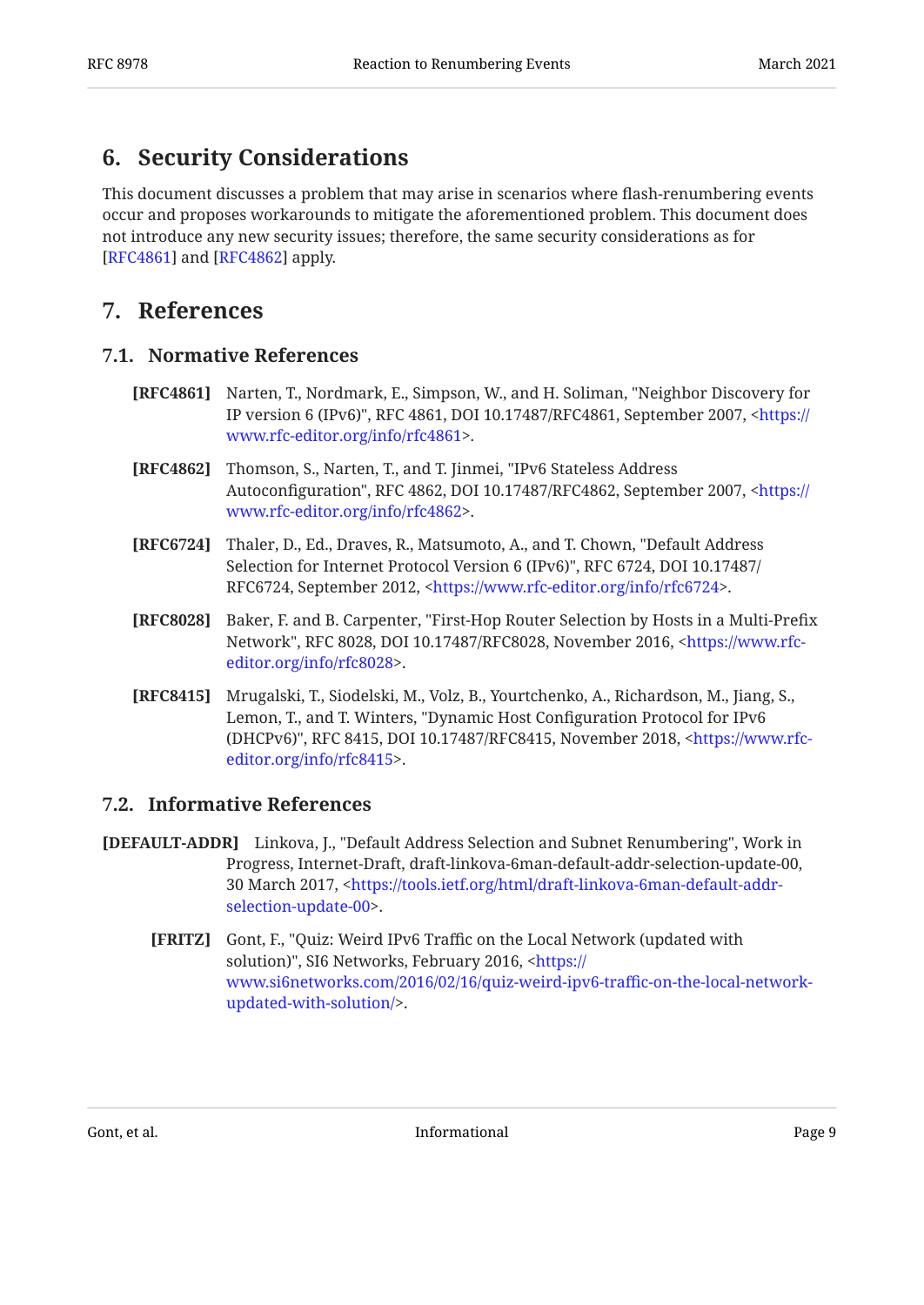- <span id="page-9-3"></span>**[GERMAN-DP]** BFDI, "Einführung von IPv6: Hinweise für Provider im Privatkundengeschäft market and manufacturers], Entschliessung der 84. Konferenz der , Conference of the Federal and State Commissioners for Data Protection] November 2012, <[http://www.bfdi.bund.de/SharedDocs/Publikationen/](http://www.bfdi.bund.de/SharedDocs/Publikationen/Entschliessungssammlung/DSBundLaender/84DSK_EinfuehrungIPv6.pdf?__blob=publicationFile) . [\\_\\_blob=publicationFile>](http://www.bfdi.bund.de/SharedDocs/Publikationen/Entschliessungssammlung/DSBundLaender/84DSK_EinfuehrungIPv6.pdf?__blob=publicationFile) und Hersteller" [Introduction of IPv6: Notes for providers in the consumer Datenschutzbeauftragten des Bundes und der Lander [Resolution of the 84th [Entschliessungssammlung/DSBundLaender/84DSK\\_EinfuehrungIPv6.pdf?](http://www.bfdi.bund.de/SharedDocs/Publikationen/Entschliessungssammlung/DSBundLaender/84DSK_EinfuehrungIPv6.pdf?__blob=publicationFile)
- <span id="page-9-5"></span>**[Linux-update]** Gont, F., "Subject: [net-next] ipv6: Honor all IPv6 PIO Valid Lifetime values", message to the netdev mailing list, 19 April 2020, <[https://patchwork.ozlabs.org/](https://patchwork.ozlabs.org/project/netdev/patch/20200419122457.GA971@archlinux-current.localdomain/) . [project/netdev/patch/20200419122457.GA971@archlinux-current.localdomain/>](https://patchwork.ozlabs.org/project/netdev/patch/20200419122457.GA971@archlinux-current.localdomain/)
- <span id="page-9-6"></span>**[RENUM-CPE]** Gont, F., Zorz, J., Patterson, R., and B. Volz, "Improving the Reaction of Customer Edge Routers to IPv6 Renumbering Events", Work in Progress, Internet-Draft, draft-ietf-v6ops-cpe-slaac-renum-07, 16 February 2021, <[https://tools.ietf.org/](https://tools.ietf.org/html/draft-ietf-v6ops-cpe-slaac-renum-07) . [html/draft-ietf-v6ops-cpe-slaac-renum-07>](https://tools.ietf.org/html/draft-ietf-v6ops-cpe-slaac-renum-07)
- <span id="page-9-8"></span><span id="page-9-7"></span><span id="page-9-4"></span><span id="page-9-2"></span><span id="page-9-1"></span>**[RENUM-RXN]** Gont, F., Zorz, J., and R. Patterson, "Improving the Robustness of Stateless Address Autoconfiguration (SLAAC) to Flash Renumbering Events", Work in Progress, Internet-Draft, draft-ietf-6man-slaac-renum-02, 19 January 2021, . [<https://tools.ietf.org/html/draft-ietf-6man-slaac-renum-02](https://tools.ietf.org/html/draft-ietf-6man-slaac-renum-02)>
	- **[RFC7084]** , Singh, H., Beebee, W., Donley, C., and B. Stark "Basic Requirements for IPv6 Customer Edge Routers", RFC 7084, DOI 10.17487/RFC7084, November 2013, . [<https://www.rfc-editor.org/info/rfc7084](https://www.rfc-editor.org/info/rfc7084)>
	- **[RFC7721]** Cooper, A., Gont, F., and D. Thaler, "Security and Privacy Considerations for IPv6 Address Generation Mechanisms", RFC 7721, DOI 10.17487/RFC7721, March 2016, <https://www.rfc-editor.org/info/rfc7721>.
	- **[RFC7772]** Yourtchenko, A. and L. Colitti, "Reducing Energy Consumption of Router Advertisements", BCP 202, RFC 7772, DOI 10.17487/RFC7772, February 2016, . [<https://www.rfc-editor.org/info/rfc7772](https://www.rfc-editor.org/info/rfc7772)>
	- **[RFC8981]** Gont, F., Krishnan, S., Narten, T., and R. Draves, "Temporary Address Extensions for Stateless Address Autoconfiguration in IPv6", RFC 8981, DOI 10.17487/ RFC8981, February 2021, <[https://www.rfc-editor.org/info/rfc8981>](https://www.rfc-editor.org/info/rfc8981).
	- **[RIPE-690]** Žorž, J., Steffann, S., Dražumerič, P., Townsley, M., Alston, A., Doering, G., Palet Martinez, J., Linkova, J., Balbinot, L., Meynell, K., and L. Howard, "Best Current persistent vs non-persistent, and what size to choose", RIPE 690, October 2017, . [<https://www.ripe.net/publications/docs/ripe-690](https://www.ripe.net/publications/docs/ripe-690)> Operational Practice for Operators: IPv6 prefix assignment for end-users -
	- **[UK-NOF]** Palet Martinez, J., "IPv6 Deployment Survey and BCOP", UK NOF 39, January 2018, <<https://indico.uknof.org.uk/event/41/contributions/542/>>.

<span id="page-9-9"></span><span id="page-9-0"></span>